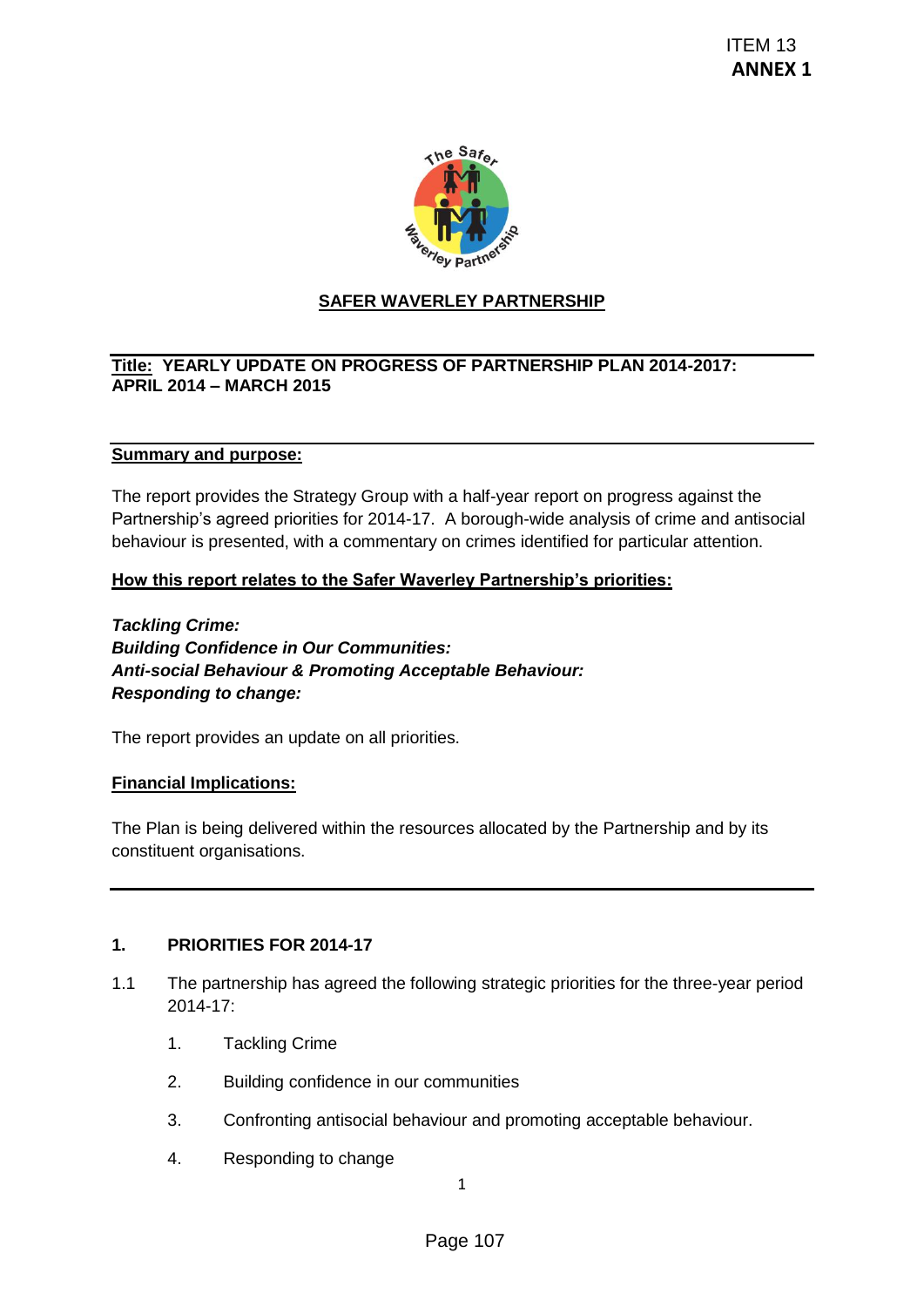The specific themes contained within these priorities are set out below:

## **SWP rolling three year priorities for 2014-17**

## **Priority Detail**

# 1 **Tackling Crime**

- Reduce domestic and non-domestic burglaries.
- Reduce violence in public places.
- Reduce vehicle crime.
- Ensure the 'Prevent' agenda (a strategy to stop people becoming terrorists or supporting extremism) is integrated and promoted within the Partnership's work.
- The SWP does not consider domestic abuse to be acceptable and will:
	- o Increase reporting of incidents.
		- o Monitor the profile of domestic abuse with respect to reported incidents and referrals to outreach services.
		- o Raise awareness of domestic abuse -- how to report it and how to get support.
		- o Complete the action plan arising from Waverley's 2012 Domestic Homicide Review (DHR).

## 2 **Building confidence in our communities**

- Empower local communities to take responsibility for preventing crime by providing timely crime prevention advice and aids to assist in crime prevention. TTEM 13<br>
The specific themes contained within these<br>
WP rolling three year priorities for 2014-17<br>
Tority<br>
Detail<br>
Tackling Crime<br>
• Reduce vehicle crime.<br>
• Reduce vehicle crime.<br>
• Eventer Republic places.<br>
• Eventer Rep
	- Enrich residents' understanding of community safety.
	- Ensure vulnerable residents are provided with safety advice.
	- Increase resilience in our communities.

# 3 **Confronting anti-social behaviour and promoting acceptable behaviour**

- Maintain low levels of anti-social behaviour.
- Address the anti-social behaviour of individuals and families through the CIAG and Family Support Team.
- Address anti-social behaviour at problem locations through the JAG process.
- Contribute to the reduction of road casualties in Waverley.
- Support the local delivery of the Surrey Substance Misuse Strategy (drugs and alcohol).
- Support local public health objectives which promote community safety through behaviour change.
- Work with the Waverley Health and Wellbeing Partnership on areas of shared interest.
- Support SFRS projects, e.g. Safe Drive Stay Alive, Youth Engagement Scheme (YES) and "Firefighter for a day".

# 4 **Responding to Change**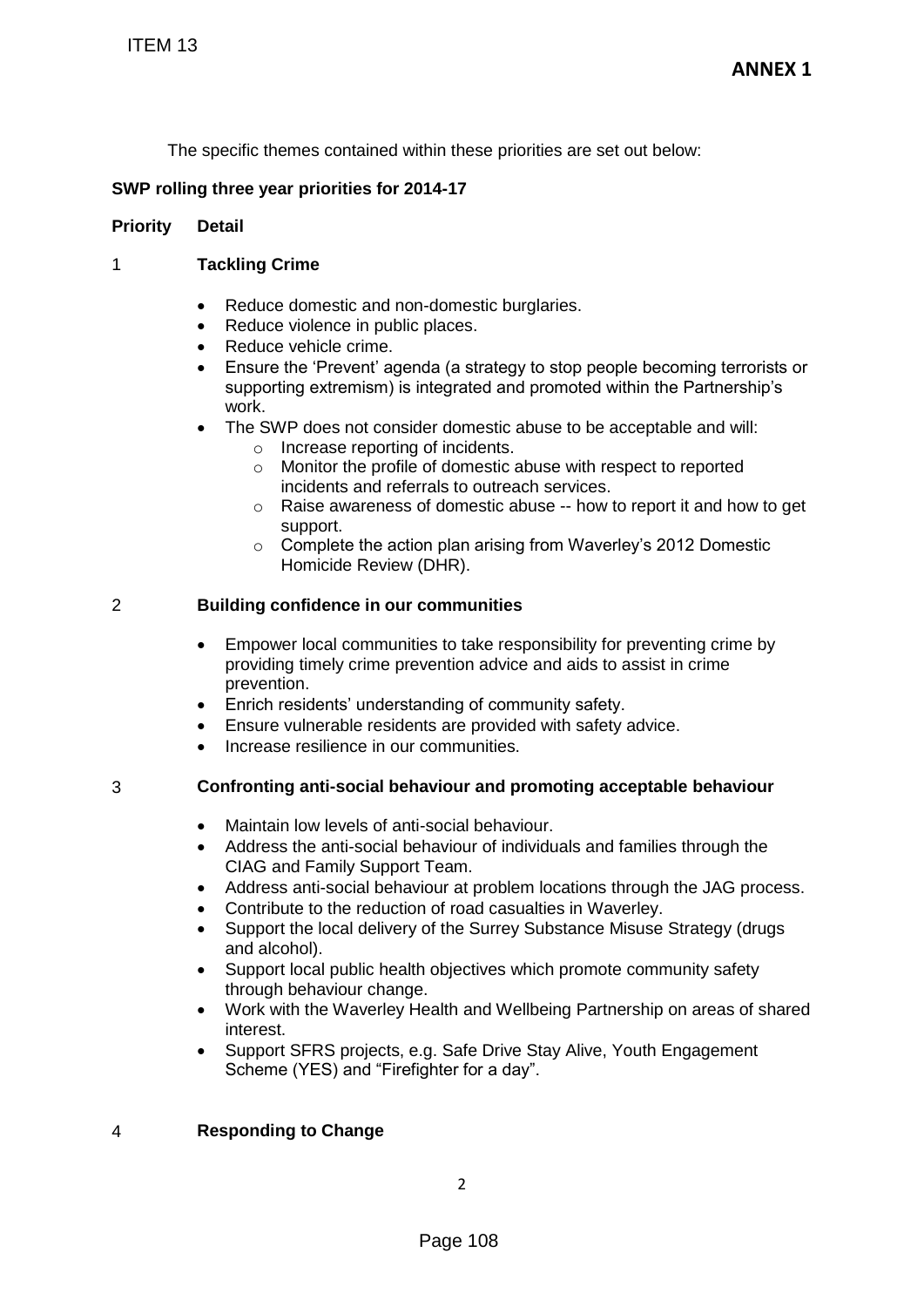- Work with the Surrey Community Safety Board to ensure that local crime and disorder matters are represented at a countywide level.
- Work with the Police and Crime Commissioner (PCC) to deliver the Police and Crime Plan for Surrey at a local level.
- Work with the Clinical Commissioning Groups' representatives to achieve a better integration of health and community safety priorities.
- Monitor changes to the National Probation Service and their impact on the Safer Waverley Partnership.
- Ensure the Partnership considers the impact of new legislation.

#### **2. Crime and antisocial behaviour**

|            |                                                                                                                                                                                                                                                                                                                                                                                                                                                                                                                                                                                                                                                                                                        |                |                     |              | <b>ITEM 13</b><br><b>ANNEX 1</b> |
|------------|--------------------------------------------------------------------------------------------------------------------------------------------------------------------------------------------------------------------------------------------------------------------------------------------------------------------------------------------------------------------------------------------------------------------------------------------------------------------------------------------------------------------------------------------------------------------------------------------------------------------------------------------------------------------------------------------------------|----------------|---------------------|--------------|----------------------------------|
| 2.         | Work with the Surrey Community Safety Board to ensure that local crime and<br>$\bullet$<br>disorder matters are represented at a countywide level.<br>Work with the Police and Crime Commissioner (PCC) to deliver the Police<br>$\bullet$<br>and Crime Plan for Surrey at a local level.<br>Work with the Clinical Commissioning Groups' representatives to achieve a<br>$\bullet$<br>better integration of health and community safety priorities.<br>Monitor changes to the National Probation Service and their impact on the<br>$\bullet$<br>Safer Waverley Partnership.<br>Ensure the Partnership considers the impact of new legislation.<br>$\bullet$<br><b>Crime and antisocial behaviour</b> |                |                     |              |                                  |
| 2.1        | Data showing the incidence of key crime-types in the period April 2014-March 2015<br>is as follows:                                                                                                                                                                                                                                                                                                                                                                                                                                                                                                                                                                                                    |                |                     |              |                                  |
|            | <b>Full Year To Date</b>                                                                                                                                                                                                                                                                                                                                                                                                                                                                                                                                                                                                                                                                               |                |                     | <b>CRIME</b> |                                  |
|            | <b>Waverley</b>                                                                                                                                                                                                                                                                                                                                                                                                                                                                                                                                                                                                                                                                                        | Last<br>Year   | <b>This</b><br>Year | $+/-$        | %age<br>change                   |
|            | <b>Total Notifiable Offences</b>                                                                                                                                                                                                                                                                                                                                                                                                                                                                                                                                                                                                                                                                       | 3686           | 4081                | 395          | 10.7%                            |
|            |                                                                                                                                                                                                                                                                                                                                                                                                                                                                                                                                                                                                                                                                                                        |                |                     |              |                                  |
|            | Serious Acquisitive                                                                                                                                                                                                                                                                                                                                                                                                                                                                                                                                                                                                                                                                                    | 519            | 486                 | $-33$        | $-6.4%$                          |
|            | Violence with injury                                                                                                                                                                                                                                                                                                                                                                                                                                                                                                                                                                                                                                                                                   | 236            | 377                 | 141          | 59.7%                            |
|            | Serious sexual                                                                                                                                                                                                                                                                                                                                                                                                                                                                                                                                                                                                                                                                                         | 51             | 95                  | 44           | 86.3%                            |
|            | Criminal damage                                                                                                                                                                                                                                                                                                                                                                                                                                                                                                                                                                                                                                                                                        | 648            | 628                 | $-20$        | $-3.1%$                          |
|            | Domestic burglary                                                                                                                                                                                                                                                                                                                                                                                                                                                                                                                                                                                                                                                                                      | 188            | 199                 | 11           | 5.9%                             |
|            | Drug offences                                                                                                                                                                                                                                                                                                                                                                                                                                                                                                                                                                                                                                                                                          | 183            | 216                 | 33           | 18.0%                            |
|            | Fraud and forgery                                                                                                                                                                                                                                                                                                                                                                                                                                                                                                                                                                                                                                                                                      | $\overline{2}$ | 10                  | 8            | 400.0%                           |
|            | Non-domestic burglary                                                                                                                                                                                                                                                                                                                                                                                                                                                                                                                                                                                                                                                                                  | 427            | 399                 | $-28$        | $-6.6%$                          |
|            | Other criminal offences                                                                                                                                                                                                                                                                                                                                                                                                                                                                                                                                                                                                                                                                                | 86             | 95                  | 9            | 10.5%                            |
|            | Violence without injury                                                                                                                                                                                                                                                                                                                                                                                                                                                                                                                                                                                                                                                                                | 502            | 570                 | 68           | 13.5%                            |
|            | Robbery                                                                                                                                                                                                                                                                                                                                                                                                                                                                                                                                                                                                                                                                                                | 14             | 12                  | $-2$         | $-14.3%$                         |
|            | Other sexual offences                                                                                                                                                                                                                                                                                                                                                                                                                                                                                                                                                                                                                                                                                  | 6              | 18                  | 12           | 200.0%                           |
|            | Theft (other than vehicle) & handling stolen goods                                                                                                                                                                                                                                                                                                                                                                                                                                                                                                                                                                                                                                                     | 996            | 1155                | 159          | 16.0%                            |
|            | Vehicle interference and tampering<br>Vehicle crime (excluding interference)                                                                                                                                                                                                                                                                                                                                                                                                                                                                                                                                                                                                                           | 30<br>317      | 32<br>275           | 2<br>$-42$   | 6.7%                             |
|            |                                                                                                                                                                                                                                                                                                                                                                                                                                                                                                                                                                                                                                                                                                        |                |                     |              | $-13.2%$                         |
| 2.2<br>2.3 | Over the same period 3221 incidents of antisocial behaviour were reported to Surrey<br>Police, an decrease of 22 (0.7%) over the comparable period in the previous year.<br>The Borough Inspector has provided the following commentary on the Partnership's<br>priority crimes as follows.                                                                                                                                                                                                                                                                                                                                                                                                            |                |                     |              |                                  |
| 2.4        | Domestic and non-domestic burglary                                                                                                                                                                                                                                                                                                                                                                                                                                                                                                                                                                                                                                                                     |                |                     |              |                                  |
|            | Burglary Dwelling is no longer a force priority for Surrey Police and has increased by<br>5.9% in the borough. Due to no longer being a force priority it is harder for the team<br>to obtain assistance from force resources although local pro-active operations are<br>still mounted. Waverley still enjoys a low burglary rate compared to other boroughs<br>in Surrey. Non-domestic burglary (shed and garage break-ins) has decreased by<br>3                                                                                                                                                                                                                                                    |                |                     |              |                                  |
|            | Page 109                                                                                                                                                                                                                                                                                                                                                                                                                                                                                                                                                                                                                                                                                               |                |                     |              |                                  |

- 2.2 Over the same period 3221 incidents of antisocial behaviour were reported to Surrey Police, an decrease of 22 (0.7%) over the comparable period in the previous year.
- 2.3 The Borough Inspector has provided the following commentary on the Partnership's priority crimes as follows.
- 2.4 Domestic and non-domestic burglary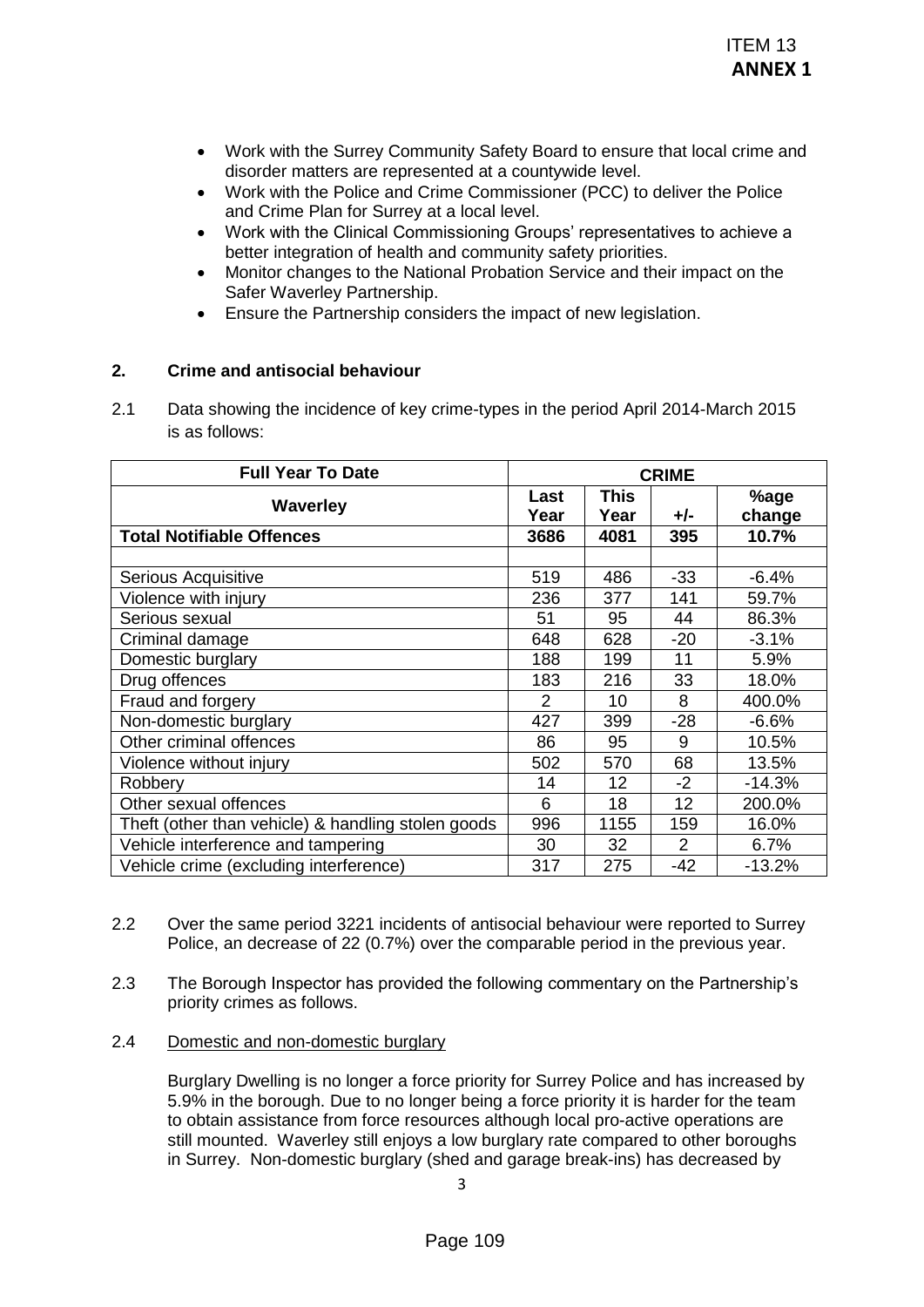### 2.5 Violence in public places

#### 2.6 Domestic violence

### 2.7 Vehicle crime

### 2.8 Antisocial behaviour

### **3. Progress against action plan 2014/15**

|               | <b>ITEM 13</b>                                                                                                                                                                                                                                                                                                                                                                                                                                                                                                                                                                                                                                                                                                             |                                                                                       |                |                  | <b>ANNEX 1</b>               |
|---------------|----------------------------------------------------------------------------------------------------------------------------------------------------------------------------------------------------------------------------------------------------------------------------------------------------------------------------------------------------------------------------------------------------------------------------------------------------------------------------------------------------------------------------------------------------------------------------------------------------------------------------------------------------------------------------------------------------------------------------|---------------------------------------------------------------------------------------|----------------|------------------|------------------------------|
|               | 6.6%. This is very pleasing to see as this crime type has been prevalent in Waverley<br>for a number of years due to its being the largest rural borough in Surrey.                                                                                                                                                                                                                                                                                                                                                                                                                                                                                                                                                        |                                                                                       |                |                  |                              |
| 2.5           | Violence in public places                                                                                                                                                                                                                                                                                                                                                                                                                                                                                                                                                                                                                                                                                                  |                                                                                       |                |                  |                              |
|               | Public place violence levels in the main town centres remain low but have increased<br>across the borough by 29.4% from 240 to 440 incidents. This is part of a national<br>trend and could reflect more stringent crime recording standards.                                                                                                                                                                                                                                                                                                                                                                                                                                                                              |                                                                                       |                |                  |                              |
| 2.6           | Domestic violence                                                                                                                                                                                                                                                                                                                                                                                                                                                                                                                                                                                                                                                                                                          |                                                                                       |                |                  |                              |
|               | Domestic violence has risen by 16.7% from 299 reports up to 349. Surrey Police has<br>reviewed how violent crime is recorded: all allegations are now recorded, even if not<br>supported by an allegation from a victim. Following a recent inspection by Her<br>Majesty's Inspectorate of Constabulary (HMIC) Surrey Police is recording historic<br>incidents that are now being reported: these will count towards current figures even<br>though some are years old. This can be viewed as a positive tendency as more<br>victims of Domestic Violence now have the confidence to come forward and report<br>crimes, knowing that they will receive the appropriate support and that positive action<br>will be taken. |                                                                                       |                |                  |                              |
| 2.7           | Vehicle crime                                                                                                                                                                                                                                                                                                                                                                                                                                                                                                                                                                                                                                                                                                              |                                                                                       |                |                  |                              |
|               | Vehicle crime in the borough is down by 13.2% and vehicle interference is up by<br>6.7% (which in reality is two crimes). This decrease can be attributed to an<br>appropriate allocation and deployment of resources to deal with the issue, successful<br>targeting of known offenders and seasonal auto-crime campaigns such as Operation<br>Marjoram.                                                                                                                                                                                                                                                                                                                                                                  |                                                                                       |                |                  |                              |
| 2.8           | Antisocial behaviour                                                                                                                                                                                                                                                                                                                                                                                                                                                                                                                                                                                                                                                                                                       |                                                                                       |                |                  |                              |
|               | Antisocial behaviour (ASB) in the borough has seen a slight 0.7% decrease. In real<br>terms this is a change of 22 incidents. With such small figures one individual can be<br>responsible for the difference.                                                                                                                                                                                                                                                                                                                                                                                                                                                                                                             |                                                                                       |                |                  |                              |
| 3.            |                                                                                                                                                                                                                                                                                                                                                                                                                                                                                                                                                                                                                                                                                                                            | Progress against action plan 2014/15                                                  |                |                  |                              |
| 3.1           | The action plan for 2014/15 agreed by the Partnership is set out below: progress in<br>the first half-year is reported in the final column, categorised by a RAG assessment<br>which indicates the likelihood of completion by March 2015.                                                                                                                                                                                                                                                                                                                                                                                                                                                                                 |                                                                                       |                |                  |                              |
| <b>Action</b> |                                                                                                                                                                                                                                                                                                                                                                                                                                                                                                                                                                                                                                                                                                                            | <b>Priority</b><br>(refer to<br>rolling 3<br>year<br>priorities in<br>above<br>table) | Lead           | <b>Timescale</b> | Progress at 31 March<br>2015 |
|               |                                                                                                                                                                                                                                                                                                                                                                                                                                                                                                                                                                                                                                                                                                                            |                                                                                       | $\overline{4}$ |                  |                              |
|               | Page 110                                                                                                                                                                                                                                                                                                                                                                                                                                                                                                                                                                                                                                                                                                                   |                                                                                       |                |                  |                              |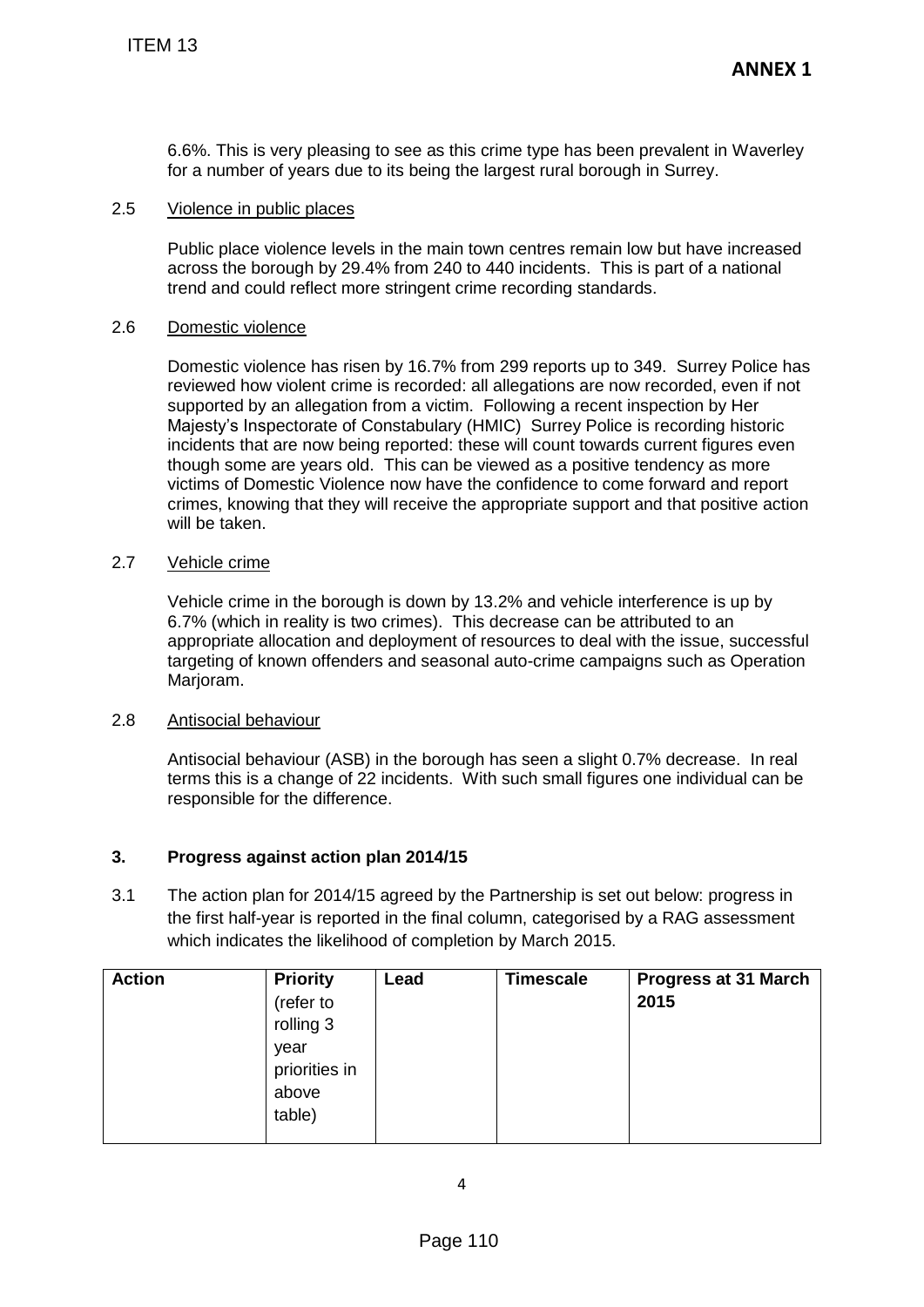|                                                                                                                                    |                |                                                                                      |                   | <b>ITEM 13</b><br><b>ANNEX 1</b>                                                                                                                                                                 |
|------------------------------------------------------------------------------------------------------------------------------------|----------------|--------------------------------------------------------------------------------------|-------------------|--------------------------------------------------------------------------------------------------------------------------------------------------------------------------------------------------|
| Complete<br>implementation of<br>the DHR Action<br>Plan $(1)$                                                                      | $\mathbf{1}$   | Community<br>Safety<br>Officer, WBC                                                  | <b>March 2015</b> | Completed.                                                                                                                                                                                       |
| <b>Ensure that</b><br>services for<br>survivors reflect<br>the pattern of<br>domestic abuse in<br>Waverley.                        | $\mathbf{1}$   | Chair COG                                                                            | <b>March 2015</b> | Data is regularly<br>monitored; update<br>meeting with provider<br>provided assurance<br>that service is<br>appropriate to local<br>needs.                                                       |
| Support<br>campaigns to<br>address domestic<br>abuse.                                                                              | 1              | Community<br>Safety<br>Officer, WBC                                                  | Ongoing           | Domestic Abuse Week<br>publicised; Eagle<br>Radio campaign aired;<br>outreach service takes<br>part in some local<br>policing board and<br>engagement sessions.                                  |
| Use the JAG to<br>oversee a joint<br>response to risks<br>associated with the<br>football World Cup.                               | 1              | Chair JAG                                                                            | <b>June 2014</b>  | Joint approach<br>successfully<br>implemented: no<br>community impact.                                                                                                                           |
| Review SWPs role<br>in the Prevent<br>agenda and<br>undertake actions<br>as appropriate.                                           | $\overline{1}$ | Community<br>Safety<br>Officer, WBC<br>Prevent<br>Community<br>Engagement<br>Officer | Ongoing           | Letter sent to<br>schools/colleges who<br>had not responded to<br>invitation to engage,<br>leading to some<br>additional response;<br>guidance circulated<br>following raising of risk<br>level. |
| Use appropriate<br>media to promote<br>awareness of<br>community safety,<br>e.g. Making<br>Waves, Eagle<br>Radio, website,<br>etc. | $\overline{2}$ | Community<br>Safety<br>Officer, WBC                                                  | Ongoing           | Article published in<br>summer edition of<br>Making Waves; Eagle<br>Radio campaign has<br>continued.                                                                                             |
| 5                                                                                                                                  |                |                                                                                      |                   |                                                                                                                                                                                                  |
|                                                                                                                                    |                | Page 111                                                                             |                   |                                                                                                                                                                                                  |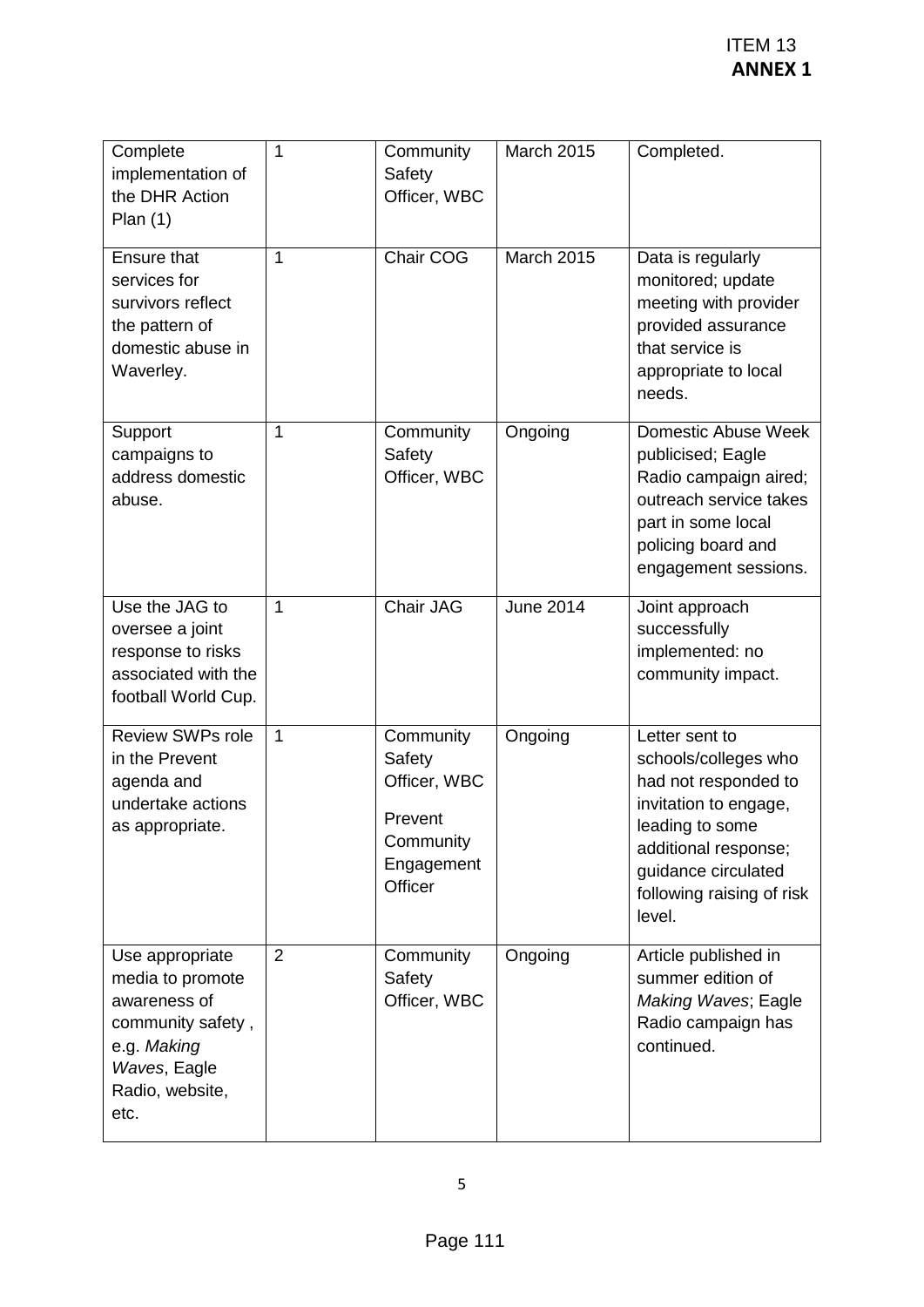| <b>ITEM 13</b>                                                                                                                                       |                |                                     |                   | <b>ANNEX 1</b>                                                                                                                                                                                                                               |  |
|------------------------------------------------------------------------------------------------------------------------------------------------------|----------------|-------------------------------------|-------------------|----------------------------------------------------------------------------------------------------------------------------------------------------------------------------------------------------------------------------------------------|--|
|                                                                                                                                                      |                |                                     |                   |                                                                                                                                                                                                                                              |  |
| Review revised<br><b>CIAG</b><br>arrangements.                                                                                                       | 3              | <b>COG Chair</b>                    | <b>June 2014</b>  | Review deferred in<br>view of forthcoming<br>changes to ASB<br>arrangements and<br>community trigger;<br>Safetynet training has<br>been provided.                                                                                            |  |
| Develop an<br>effective working<br>relationship with<br>the Health and<br>Wellbeing<br>Partnership on<br>areas of shared<br>interest.                | 2,3,4          | SWP Chair,<br><b>COG Chair</b>      | Ongoing           | Relationship continues<br>to be developed.                                                                                                                                                                                                   |  |
| Integrate the<br>Clinical<br>Commissioning<br>Groups' (CCG)<br>lead officers into                                                                    | $\overline{4}$ | Community<br>Safety<br>Officer, WBC | September<br>2014 | CCGs are well-<br>integrated with SWP<br>processes; further<br>work needed on<br>engagement with GPs.                                                                                                                                        |  |
| the work of the<br><b>SWP</b><br>Encourage<br>GPs to<br>engage<br>with CIAG<br>on<br>appropriate<br>cases.                                           | 3              | <b>CCG</b><br>representativ<br>es   |                   |                                                                                                                                                                                                                                              |  |
| Develop and<br>implement training<br>programmes for<br>officers on:<br>1)<br>Information<br>sharing for<br>Crime and<br><b>Disorder</b><br>purposes. | 3              | Community<br>Safety<br>Officer,     |                   | Being reviewed<br>following changes<br>made by ASB, Crime<br>& Policing Act 2014.<br>SafetyNet being<br>trialled by WBC<br>Housing and CIAG.<br>SafetyNet recognised<br>as best practice in<br>sharing information for<br>crime and disorder |  |
|                                                                                                                                                      |                | 6                                   |                   | purposes.                                                                                                                                                                                                                                    |  |
|                                                                                                                                                      | Page 112       |                                     |                   |                                                                                                                                                                                                                                              |  |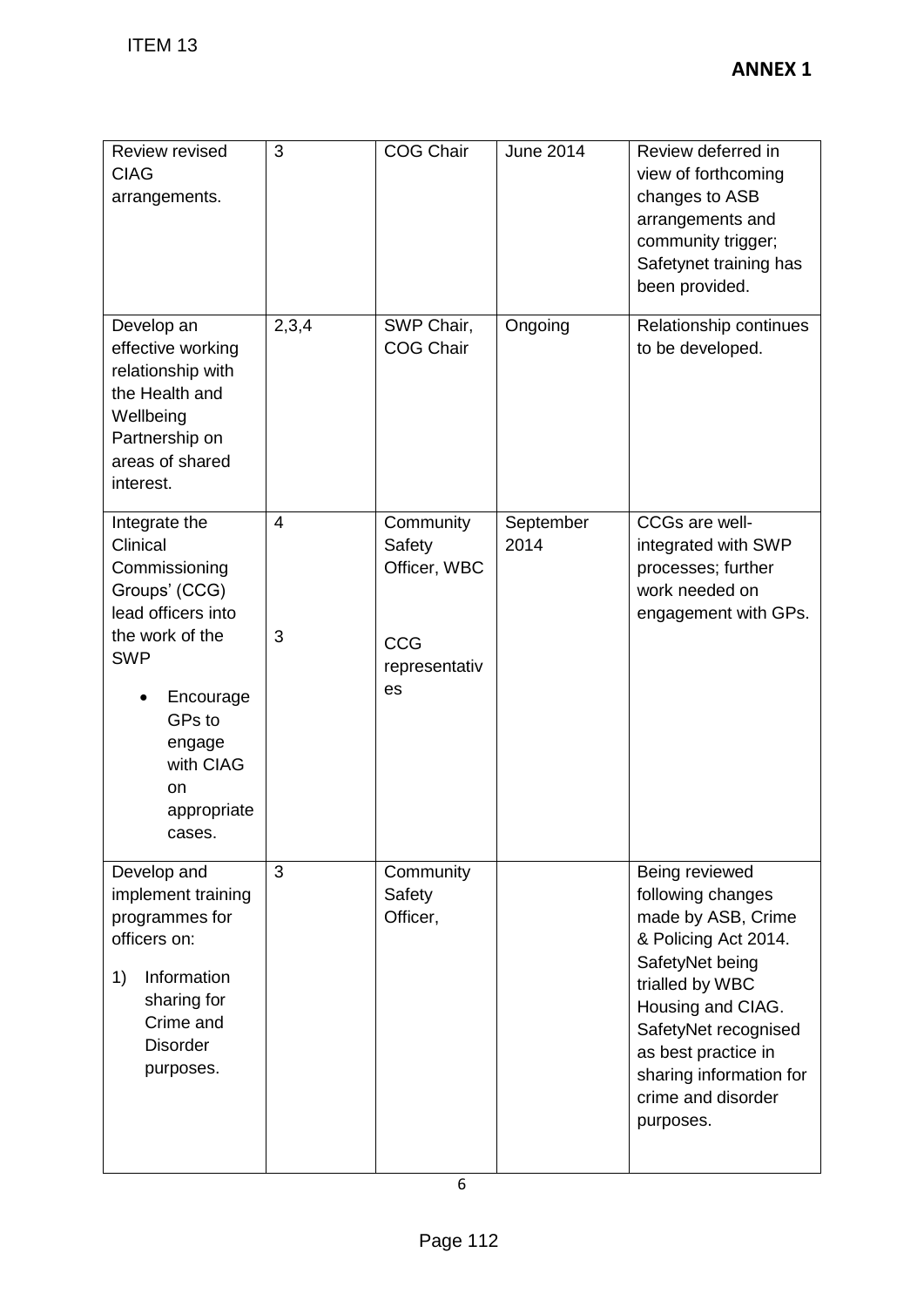|                                                                                                                                                      |                |                                     |                                        | <b>ITEM 13</b><br><b>ANNEX 1</b>                                                                                                                                                      |  |
|------------------------------------------------------------------------------------------------------------------------------------------------------|----------------|-------------------------------------|----------------------------------------|---------------------------------------------------------------------------------------------------------------------------------------------------------------------------------------|--|
| 2)<br>Raising<br>awareness of<br>referral routes<br>into substance<br>misuse<br>services.                                                            |                | <b>Public Health</b><br>(SCC)       |                                        | See next section.                                                                                                                                                                     |  |
| 3)<br>Protecting<br>vulnerable<br>residents from<br>bogus traders.                                                                                   |                |                                     |                                        | <b>Trading Standards</b><br>offered Neighbourhood<br>Policing teams<br>training. Borough<br>Inspector to consider if<br>appropriate.                                                  |  |
| Map local<br>substance misuse<br>services.                                                                                                           | 3              | Public<br>Health/COG                | For discussion<br>by COG - May<br>2015 | Presentation to COG<br>has taken place;<br>development of<br>substance misuse<br>priorities deferred to<br>2015-16.                                                                   |  |
| Ensure<br>representation on<br>the new Surrey<br><b>Substance Misuse</b><br>Coordination<br>Group and the<br>delivery locally of<br>actions arising. | 3              | Community<br>Safety<br>Officer, WBC | Ongoing                                | North East Hampshire<br>& Farnham CCG to<br>ensure representation<br>via the Mental Health<br>& Learning Disability<br>Commissioning<br>Manager; feedback to<br>COG will be provided. |  |
| Investigate ways of<br>ensuring greater<br>safety for all road<br>users.                                                                             | 3              | COG                                 | December<br>2014                       | <b>Road User Awareness</b><br>Days successfully<br>delivered; investigation<br>of capacity for further<br>activity under way.                                                         |  |
| Support the PCC's<br>Police and Crime<br>Plan, including<br><b>Local Policing</b><br><b>Boards and Crime</b><br>Summit.                              | $\overline{4}$ | <b>SWP</b>                          | Ongoing                                | Focus on enforcement<br>and detection<br>understood and<br>implemented; Local<br>Policing Boards have<br>continued with<br>enhanced<br>questionnaire.                                 |  |
| $\overline{7}$                                                                                                                                       |                |                                     |                                        |                                                                                                                                                                                       |  |
|                                                                                                                                                      | Page 113       |                                     |                                        |                                                                                                                                                                                       |  |